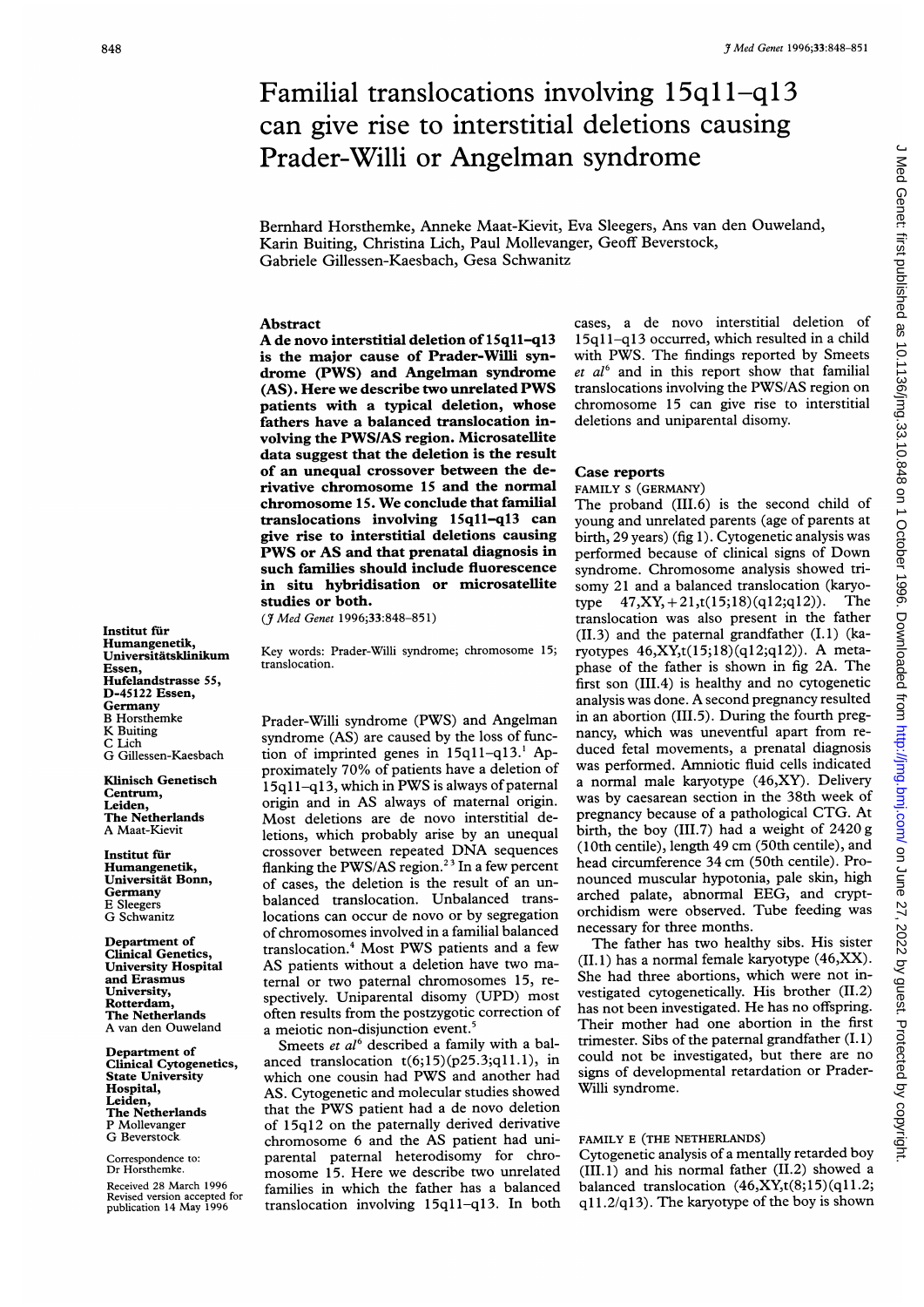

Figure 1 Abbreviated pedigrees of families  $S$  and  $E$ .

in fig 2B. The cause of the mental retardation is unknown. Pregnancy and birth were uneventful. He has no dysmorphic features or focal neurological signs. Metabolic studies were normal. Uniparental disomy 15 or a deletion 15ql1-qi3 were excluded by DNA analysis. The first pregnancy of <sup>a</sup> new relationship of this father, a twin pregnancy (III.2, III.3), ended in a miscarriage at 12 weeks' gestation. In the second pregnancy, amniocentesis was per-



Figure 2 Cytogenetic analysis. (A) Metaphase of II.3 in family S. The normal and derivative chromosomes are indicated. (B) Karyotype of III.1 in<br>family E. (C) FISH analysis of the patient in family S. A probe for D15S11 sh (arrow). The PML probe gave a signal on both homologues. Chromosomes were counterstained with propidium iodide. (D) FISH analysis of the<br>patient in family E. A probe for SNRPN showed a signal on one chromosomes were counte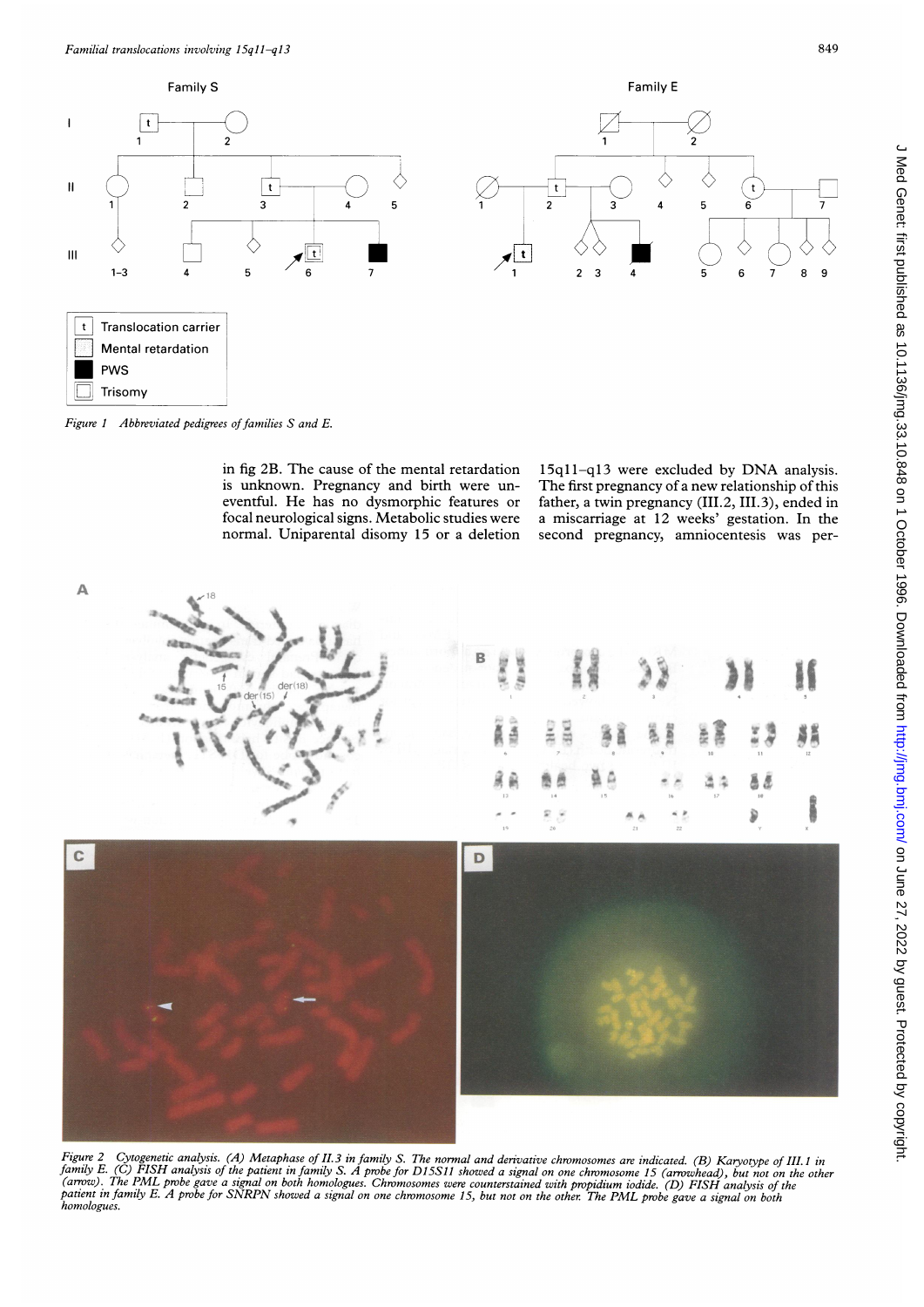Table <sup>1</sup> DNA analysis

| DNA marker                                                  | Family E                                    |                                |                                       |                                            | Family S                             |                                       |                                       |                                            |
|-------------------------------------------------------------|---------------------------------------------|--------------------------------|---------------------------------------|--------------------------------------------|--------------------------------------|---------------------------------------|---------------------------------------|--------------------------------------------|
|                                                             | III. 1                                      | II. 2                          | II. 3                                 | III. 4                                     | III.6                                | II.3                                  | II.4                                  | III.7                                      |
| D15S541<br>D15S543<br>D15S11<br>D15S63<br>D15S128<br>GABRB3 | 1,2<br>2,1<br>3,4<br>m,p<br>1,2<br>$^{2,4}$ | 1,2<br>4,4<br>NT<br>2,2<br>1,4 | 3,1<br>2,2<br>2,4<br>ŃT<br>3,2<br>3,4 | 3,-<br>$2,-$<br>$2,-$<br>m,-<br>3,-<br>3,- | 2,2<br>2,1<br>NT<br>NT<br>1,1<br>2,1 | 1,2<br>3,1<br>2,2<br>NT<br>1,1<br>3,1 | 2,3<br>2,1<br>3,4<br>NT<br>1,2<br>2,1 | 3,-<br>1,-<br>4,-<br>$m,-$<br>$2,-$<br>1,- |
| D15S144<br>CYP <sub>19</sub>                                | 1,3<br>1,3                                  | 2,3<br>2,3                     | 2,2<br>1,3                            | 2,2<br>3,3                                 | NI<br>2,1                            | NI<br>2,1                             | NI<br>2,2                             | ŃI<br>2,2                                  |

maternal band; p, paternal band; NT, not tested; NI, not informative. Note that III.1 and in family E are half brothers and that there is a recombination between D15S144 and CYP19 in III.4.

> formed, and normal chromosomes (46,XY) were found. The child (III.4) was born at term with the aid of vacuum extraction because of bradycardia and meconicum in the amniotic fluid. The umbilical cord was short (20 cm) and torn off during birth. Apgar scores were 4, 5, and 7 after one, five, and 10 minutes, respectively. He showed severe hypotonia and respiratory insufficiency, and needed artificial ventilation. There was no pulmonary explanation for his respiratory distress, which did not improve in the following days. He also showed no sucking reflex and needed gavage feeding. His birth weight was 3265 g (40th centile) and his head circumference was <sup>35</sup> <sup>5</sup> cm (50th centile). He had <sup>a</sup> small face with a narrow bitemporal diameter, hypertelorism, micrognathia, cryptorchidism, scrotal hypoplasia, contractures of the extremities, and simian creases of both hands. EEG, EMG, and MRI of the cerebrum showed no abnormalities. Because of an extremely poor prognosis, the parents did not wish to continue treatment. Necropsy showed no abnormalities except for cryptorchidism.

> The father's sister (II.6), who had one intrauterine death (II1.6), two miscarriages (III.8, III.9), and two healthy daughters (III.5, II1.7) carries the same translocation.



Figure 3 Possible crossover events between <sup>a</sup> normal chromosome <sup>15</sup> and <sup>a</sup> translocation chromosome in family E. Hatched chromosome, normal chromosome 15; white, translocated chromosome <sup>15</sup> material; black, chromosome 8. A crossover between the der(8) and the normal chromosome 15 results in a chromosome 15 in which the telomeric part is derived from the translocation chromosome  $(A)$ . A crossover between the der(15) and the normal chromosome 15 results in a chromosome 15 in which the telomeric part is derived from the normal homologue (B). The data described in the text suggest that the crossovers are unequal and that mechanism B occurred in families E and S.

## **Methods**

#### CYTOGENETIC ANALYSIS

Cytogenetic studies were carried out on QFQ and RBA banded chromosomes (550 bands) from cultured amniotic fluid cells and peripheral blood lymphocytes using standard methods. Fluorescence in situ hybridisation (FISH) with probes D15S11 and SNRPN was performed on metaphase spreads from peripheral blood lymphocytes according to the manufacturer's instructions (Oncor). The reagents also contain <sup>a</sup> marker (PML) that hybridises to specific sequences in 15q22 to facilitate the identification of both 15 homologues. In addition, we used library probes for chromosomes 15 and 18 to exclude cryptic translocations on the paternally derived chromosomes in family S.

## DNA ANALYSIS

The methylation status of the D15S63 locus was determined by probing  $BgII + CfoI$  digested DNA with  $PW71B^{78}$ . The following DNA polymorphisms were studied: D15S11/ StyI,<sup>9</sup> D15S541,<sup>10</sup> D15S543,<sup>10</sup> D15S128,<sup>11</sup> GABRB3,<sup>12</sup> D15S144,<sup>13</sup> and CYP19.<sup>14</sup>

## Results and discussion

Subject III.7 in family S (patient S) and subject III.4 in family E (patient E) have typical Prader-Willi syndrome according to the consensus diagnostic criteria.15 In both families, the father has a balanced translocation involving 15q11q13. Prenatal cytogenetic analysis of the patients had shown a normal male karyotype (46,XY) at the 550 band stage. After birth, metaphase chromosomes from peripheral blood lymphocytes were studied by fluorescence in situ hybridisation (FISH). Using a cosmid probe for D15S11, metaphase spreads from patient S were found to have <sup>a</sup> signal on one chromosome <sup>15</sup> only (fig 2C). A cryptic translocation between chromosomes 15 and 18 was excluded by hybridisation with library probes for these two chromosomes (not shown). Patient E was studied by FISH with <sup>a</sup> cosmid probe for SNRPN, which showed <sup>a</sup> deletion (fig 2D).

To determine the extent and origin of the deletions, we used the D15S63 methylation test and performed microsatellite analysis with five markers mapping within the typical PWS/ AS deletion region (D15S541, D15S543, D15Sli, D15S128, and GABRB3) and two markers mapping to 15q14-q21 (D15S144 and CYP19). The results are summarised in table 1. Both patients lack paternal alleles from D15S541 to D15S128. Patient E also lacks <sup>a</sup> paternal allele at GABRB3. Patient S is hemior homozygous at this locus. These data suggest that the patients have <sup>a</sup> typical deletion. As the fathers are heterozygous at these loci, the deletions have occurred de novo.

Although we cannot distinguish between hemizygosity and homozygosity for D15S144 and CYP19, the cytogenetic data exclude an involvement of these loci in the deletions. Hence, D15S144 is the most proximal intact